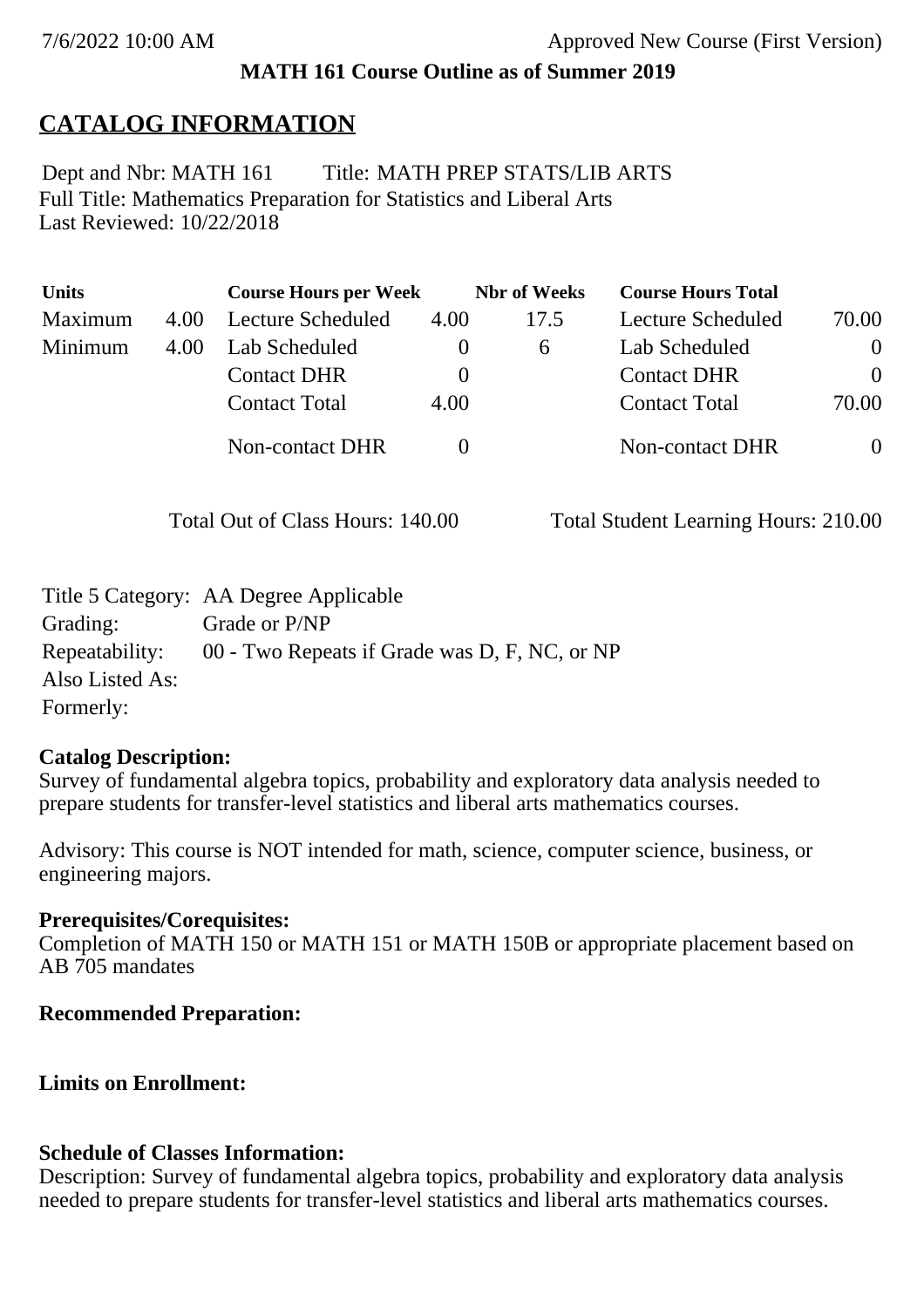Advisory: This course is NOT intended for math, science, computer science, business, or engineering majors. (Grade or P/NP) Prerequisites/Corequisites: Completion of MATH 150 or MATH 151 or MATH 150B or appropriate placement based on AB 705 mandates Recommended: Limits on Enrollment: Transfer Credit: Repeatability: Two Repeats if Grade was D, F, NC, or NP

## **ARTICULATION, MAJOR, and CERTIFICATION INFORMATION:**

| <b>AS Degree:</b>    | <b>Area</b><br>B                  | Communication and Analytical Summer 2019<br>Thinking | Effective: | Inactive: |
|----------------------|-----------------------------------|------------------------------------------------------|------------|-----------|
| <b>CSU GE:</b>       | <b>MC</b><br><b>Transfer Area</b> | <b>Math Competency</b>                               | Effective: | Inactive: |
| IGETC:               | <b>Transfer Area</b>              |                                                      | Effective: | Inactive: |
| <b>CSU Transfer:</b> |                                   | Effective:                                           | Inactive:  |           |
| <b>UC</b> Transfer:  |                                   | Effective:                                           | Inactive:  |           |

## **CID:**

## **Certificate/Major Applicable:**

[Both Certificate and Major Applicable](SR_ClassCheck.aspx?CourseKey=MATH161)

# **COURSE CONTENT**

## **Student Learning Outcomes:**

Upon completion of the course, students will be able to:

- 1. Create linear and exponential models using real world data in the context of application problems.
- 2. Find and analyze summary statistics for categorical and quantitative data.
- 3. Create and analyze graphical representations for categorical and quantitative data.
- 4. Create and interpret functions graphically, verbally, and algebraically.

## **Objectives:**

During this course, students will:

- 1. Evaluate, apply, and simplify algebraic expressions.
- 2. Use linear expressions, equations, and inequalities in application problems.
- 3. Produce data through random sampling and analyze the data collected.
- 4. Analyze real data sets by finding measures of central tendency, position, and spread, and by constructing various charts and graphs.
- 5. Use data to calculate and analyze the slope, y-intercept, and equation of a line in two variables and construct a graph of the linear equation and regression line.
- 6. Apply linear and exponential functions for regression analysis to solve application problems.
- 7. Solve and analyze basic probability problems using ratios, proportions, two-way tables and percentages.
- 8. Consistently apply effective learning strategies for success in college.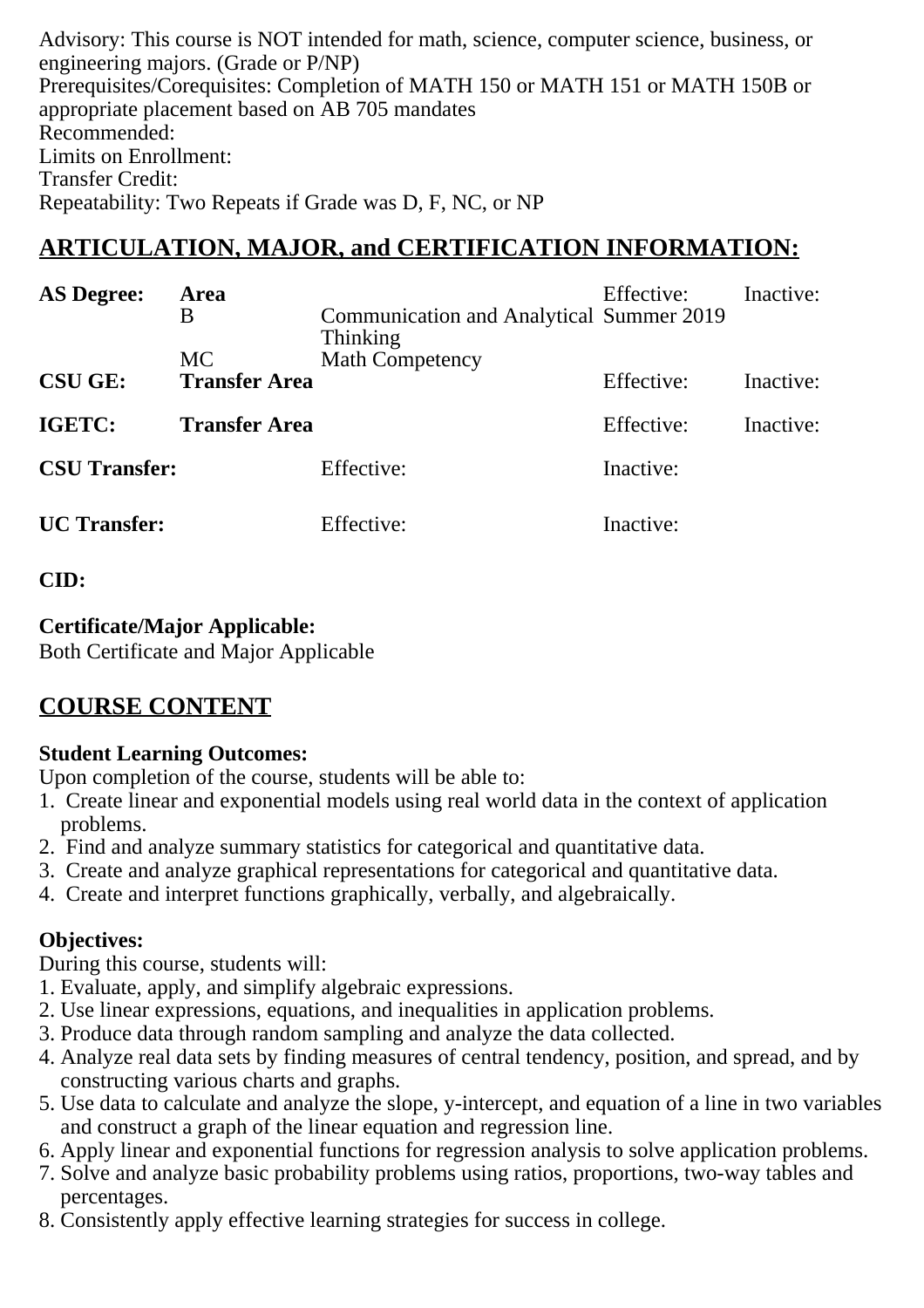## **Topics and Scope:**

- I. Arithmetic Operations, Formulas and Algebraic Expressions
	- A. Arithmetic of signed numbers and interpretation of inequalities
	- B. Operations with fractions, proportions, ratios and percent
	- C. Measurement and unit conversion
	- D. Exponents, square roots, scientific notation
	- E. Order of operations and simplifying algebraic expressions
	- F. Evaluating formulas

### II. Exploratory Data Analysis

- A. Quantitative versus categorical data
- B. Collecting data
- C. Frequency and relative frequency tables
- D. Constructing and reading bar charts, dot plots, and histograms
- E. Measures of center: mean and median
- F. Measures of spread: range and standard deviation
- G. Quartiles and box plots

III. Linear Equations and Inequalities

- A. Solving general linear equations with application problems
- B. Solving formulas with application problems
- C. The rectangular coordinate system and plotting ordered pairs
- D. Graphs of linear equations
- E. Find and interpret slope, rate of change and y-intercept
- F. Writing, solving and graphing one-variable linear inequalities
- IV. Functions
	- A. Function notation, models and applications
	- B. Graphing various functions, models and applications
	- C. Constructing and analyzing scatterplots
	- D. Regression line, prediction and interpretation

#### V. Exponential Functions

- A. Integer and rational exponents
- B. Exponential functions and their graphs
- C. Exponential growth and decay
- D. Exponential regression, prediction and interpretation
- E. Introduction to logarithms

#### VI. Probability

- A. Introduction to probability, notation and rules
- B. Conditional probability
- C. Probability and proportions calculated from two-way tables
- VII. Technology Use of Technology (Calculator or Computer Software) to Evaluate Formulas, Calculate Probabilities, Analyze Data, and Find Statistics
- VIII. Topics Related To Developing Effective Learning Skills
	- A. Study skills: organization and time management, test preparation and test-taking skills
	- B. Self-assessment: using performance criteria to judge and improve one's own work, analyzing and correcting errors on one's test